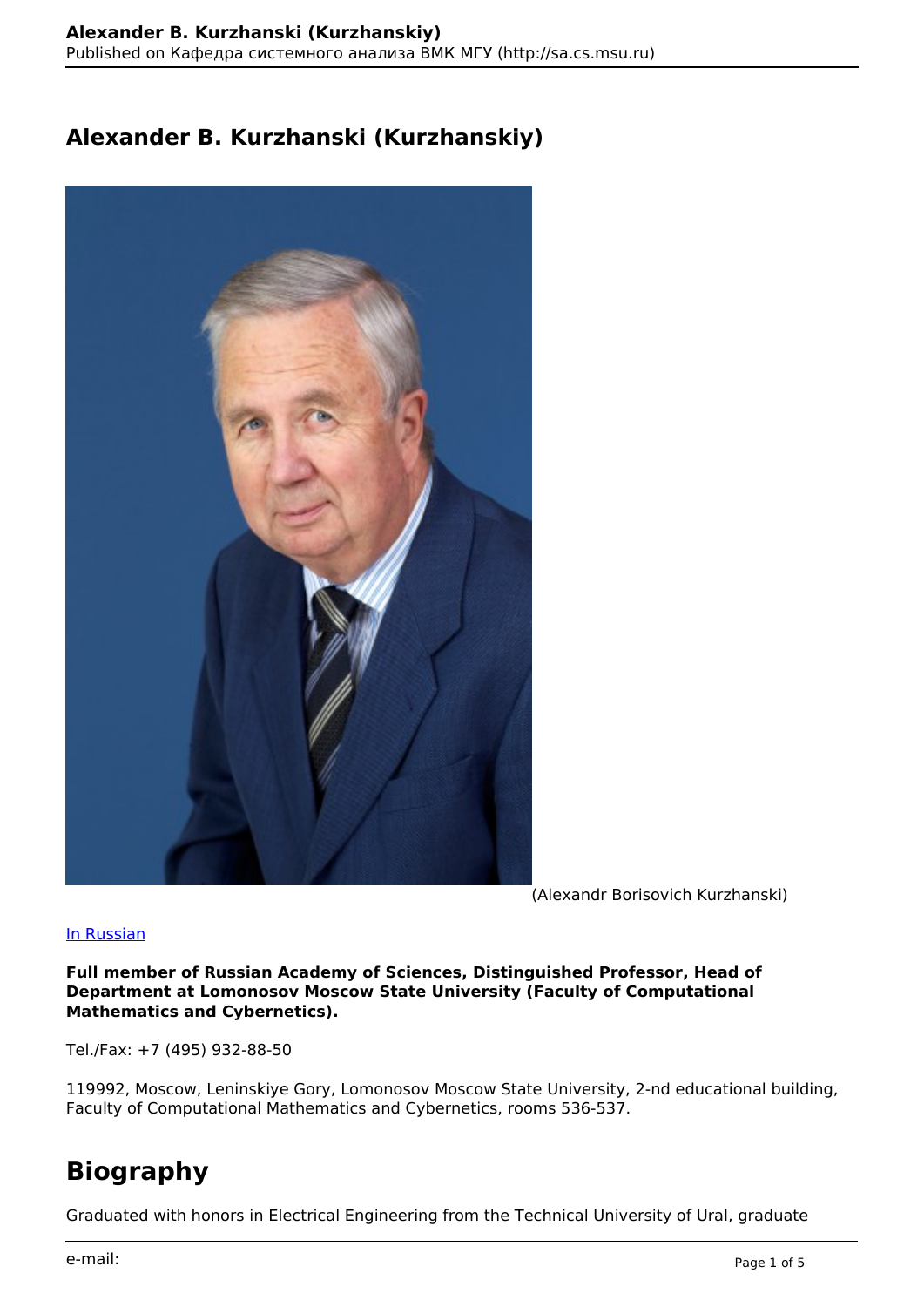studies in Mathematics from the University of Ural, (both at Yekaterinburg, former Sverdlovsk), 1962. Received the degree of «candidate in mathematical and physical sciences» (PhD equivalent) in 1965 and his habilitation «doctorate» from the University of Ural (in 1971), where he became full professor. In 1967-1984 he worked at the Sverdlovsk Branch of the Steklov Mathematical Institute, renamed in 1971 as Institute of Mathematics and Mechanics of the Ural Branch of the Academy of Sciences of USSR - as Senior Researcher, Head of Department and Director. USSR National Lenin Prize in Science and Technology, 1976.

Within 1984-1992 the Chairman of the Systems and Decision Sciences Program and since 1987 also Deputy Director of IIASA (the International Institute of Applied Systems Analysis), located in Laxenburg, Austria. Honorary Scholar of IIASA since 1992.

From 1992 till present - organizer and head of Department of Systems Analysis at the Lomonosov Moscow State University (MSU), Faculty of Computational Mathematics and Cybernetics, Distinguished Professor of MSU (1999). Since 1998 also Visiting Research Scholar at the University of California at Berkeley.

Kurzhanski was Elected Associate Member of USSR Academy of Sciences (now changed to Russian Academy of Sciences) in 1981 and Full Member in 1990. He is the Chairman of the Russian National Committee on Automatic Control (the IFAC NMO).

His research interests and achievements are in the field of estimation and control under incomplete (realistic) information, control of complex systems, new dynamic programming techniques, inverse problems of mathematical physics, numerical methods and set-valued techniques in dynamics and control as well as problems of team control and impulse control and mathematical modeling for applied systems analysis.

# **Membership in editorial boards of scientific journals**

- Monograph series «Lecture Notes in Control and Information Sciences» (Springer), member of the Series Advisory Board.
- Monograph series «Systems and Control: Foundations and Applications» (Birkhauser), member of the Editorial Board.
- The journal «Automation and Remote Control» (Russia), member of the Editorial Board.
- The journal «Differential Equations» (Russia), member of the Editorial Board.
- The journal «Cybernetics and Systems Analysis» (Ukraine), member of the Editorial Board.
- The journal «Applied Mathematics Letters» (USA), member of the Editorial Board.
- The journal «Optimization Methods and Software» (Great Britain), member of the Editorial Board.
- The «Journal of Systems Science and Systems Engineering» (China), member of the Editorial Board.
- The journal «Nonlinear Analysis», Ser III (USA), member of the Editorial Board.
- The journal «Ecology and Life» (Russia), member of the Editorial Board.
- The journal «Moscow University Computational Mathematics and Cybernetics» («Vestnik Moskovskogo Universiteta. Seriya 15. Vychislitel'naya Matematika i Kibernetika») (Russia), member of the Editorial Board.
- EOLSS the Encyclopedia of Life Support Systems, Member of the Editorial Board.

### **Membership in scientific communities**

- Member of IFAC Council the supervising board of the International Federation of Automatic Control (2005-2011).
- Chairman of Russian National Committee of Automatic Control.
- Member of Russian National Commitee on Theoretical and Applied Mechanics.
- Member of Committee of System Analysis at the Presidium of Russian Academy of Sciences.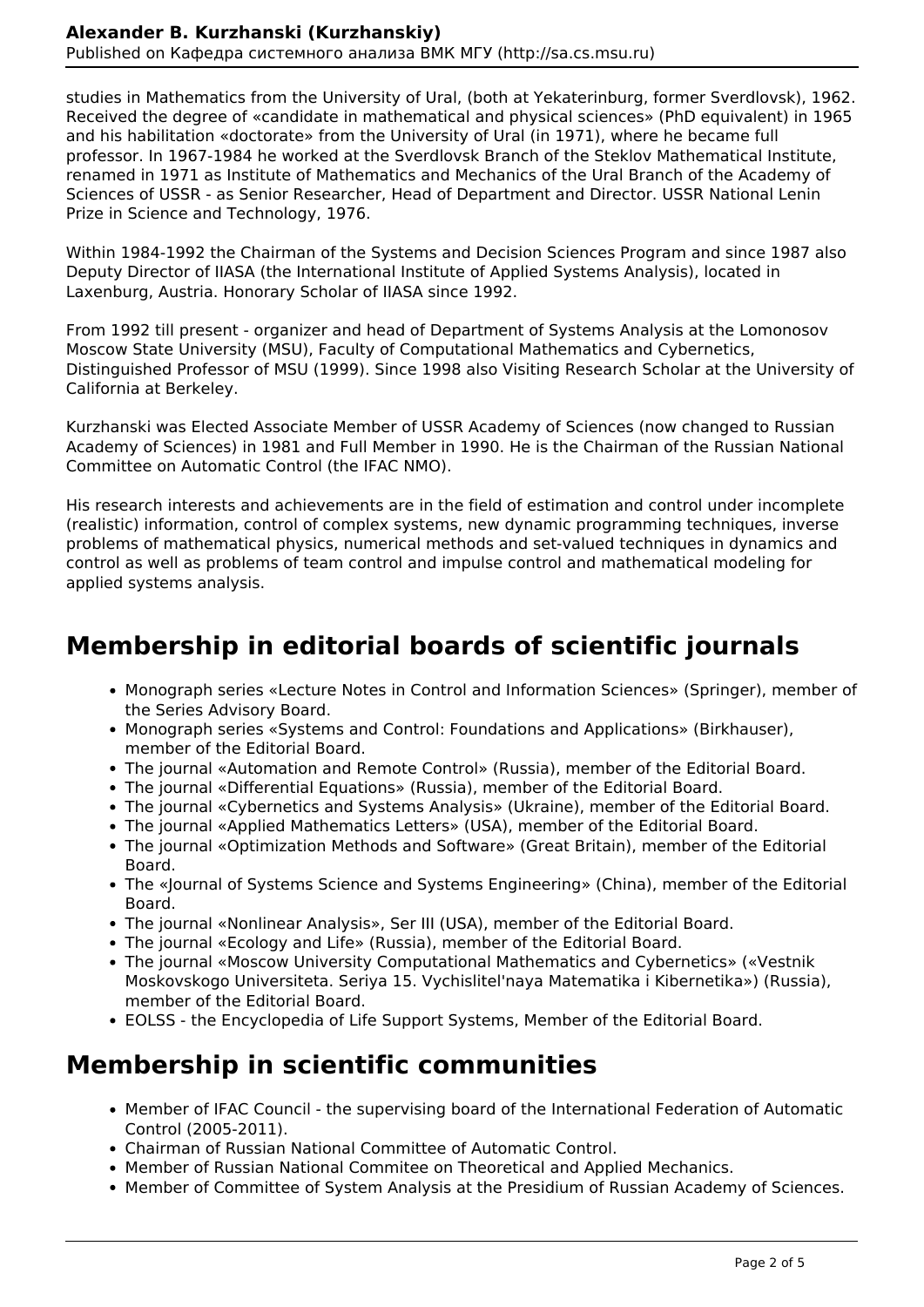# **Selected Papers**

- On the problem of control synthesis: (with N.B. Melnikov) // Sb. Math. 2000. V. 191. № 6. pp. 69-100. (translated from russian).
- On the reachability problem under persistent disturbances. (with P. Varaiya) // Doklady Mathematics. 2000. V. 61. № 3. pp. 3809-3814. (translated from russian).
- Ellipsoidal techniques for reachability analysis (with P. Varaiya) // Proc. Pittsburg conf. «Hybrid systems--2000». LNCS, Springer. 2000. V. 170. pp. 202-214.
- Ellipsoidal techniques for reachability analysis: internal approximation (with P. Varaiya) // System and Control Letters. 2000. V. 41. pp. 201-211.
- On the state estimation problem under mixed uncertainty (with I.A. Digailova) // Proc. MTNS-2000. Perpignan, 2000.
- Dynamic Optimization for Reachability Problems (with P. Varaiya) // J. of Optimization Theory and Applications. 2001. № 2. pp. 227-251.
- Ellipsoidal Techniques for Reachability Problems under Nonellipsoidal Constraints (with M.N. Kirilin) // Proc. NOLCOS-01. St.Petersburg. 2001. pp. 768.
- The state estimation problem under mixed uncertainty (with I.A. Digailova) // Proc. NOLCOS-01. St.Petersburg. 2001. pp. 584.
- Nonlinear Control Synthesis Under Two Types of Constraints (with A.N. Daryin) // Differential equations. 2001. V. 37. № 11. pp. 1549-1558. (translated from russian).
- On reachability under uncertainty (with P. Varaiya) // SIAM J. on Control and Optimization. 2002. V. 41. № 1. pp. 181-216.
- On Ellipsoidal Techniques for Reachability Analysis. Part I: External Approximations (with P. Varaiya) // Optimization Methods and Software. 2002. V. 17. pp. 177-206.
- On Ellipsoidal Techniques for Reachability Analysis. Part II: Internal approximations. Boxvalued Constraints (with P. Varaiya) // Optimization Methods and Software. 2002. V. 17. pp. 207-237.
- Reachability Analysis for Uncertain Systems the Ellipsoidal Technique (with P. Varaiya) // Dynamics of Continuous, Discrete and Impulsive Systems. Ser. B. 2002. V. 9. № 3. pp. 347-367.
- Reachability under State Constraints the Ellipsoidal Technique (with P. Varaiya) // Proc. of IFAC-2002. Barcelona, 2002.
- The Principle of Optimality in Measurement Feedback Control for Linear Systems // Directions in Mathematical Systems Theory and Optimization / Eds.: Rantzer A., Byrnes C. Springer. 2003. Ser. LNCIS. V. 286.
- Control Under Indeterminacy and Double Constraints (with A.N. Daryin) // Differential equations. 2003. V. 39. № 11. pp. 1554-1567. (translated from russian).
- The problem of measurement feedback control // Journal of Applied Mathematics and Mechanics. 2004. V. 68. Issue 4. pp. 547-563. (translated from russian).
- On some nonstandard dynamic programming problems of control theory (with P. Varaiya) // Variational Methods and Applications / Eds.: Giannessi F., Maugeri A. New York: Kluwer Acad. Pub., 2004, pp. 613-627.
- Attainability problems under stochastic perturbations (with I.A. Digailova) // Differential equations. 2004. V. 40. № 11. pp. 1573-1578. (translated from russian).
- Differential equations in control synthesis problems: I. Ordinary systems // Differential equations. 2005. V. 41. № 1. pp. 10-21. (translated from russian).
- The diagnostics of safety zones in motion planning // Optimization Methods and Software. 2005 V. 20. № 2--3. pp. 225-233.
- The Dynamic Programming Method in Impulsive Control Synthesis (with A.N. Daryin, A.V. Seleznev) // Differential equations. 2005. V. 41. № 11. pp. 1566-1576. (translated from russian).
- Nonlinear Control Synthesis under Double Constraints (with A.N. Daryin) // Proc. of 16th IFAC World Congress. Prague, Czech Republic. July 3--8. 2005. pp. 6.
- Reachability analysis under control-dependent stochastic noise (with I.A. Digailova) // Proc. of 16th IFAC World Congress. Prague, Czech Republic. July 3--8. 2005. pp. 6.
- On some nonstandard dynamic programming problems of control theory (with P. Varaiya) // Nonconvex optimization and its applications / Eds.: Giannessi F., Mangeri A. New York: Springer, 2005.P. 589-603.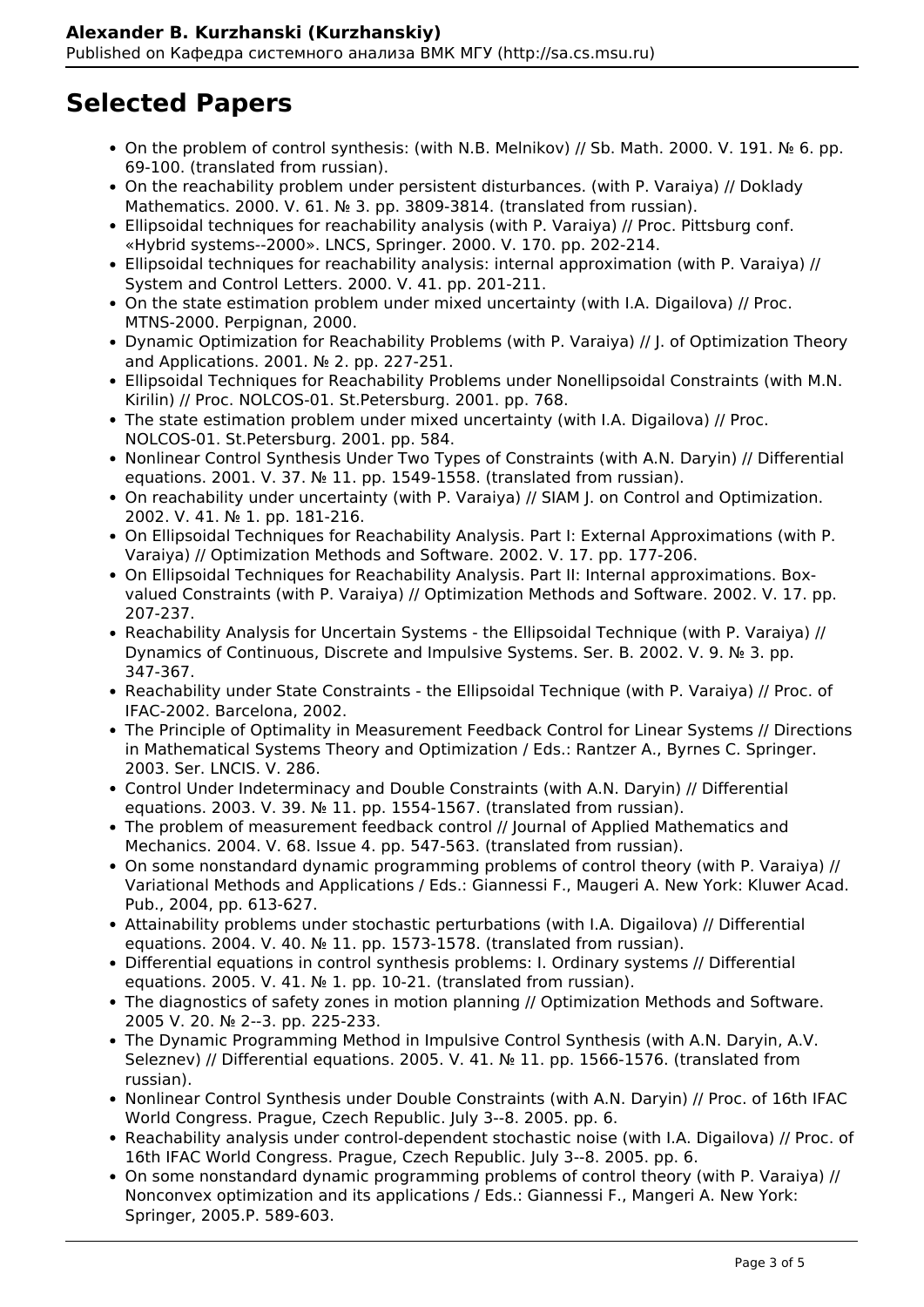#### **Alexander B. Kurzhanski (Kurzhanskiy)**

Published on Кафедра системного анализа ВМК МГУ (http://sa.cs.msu.ru)

- A dynamic programming approach to the impulse control synthesis problem (with A.N. Daryin, A.V. Seleznev) // Proc. of Joint 44th IEEE conference on decision and control and European control conference ECC 2005. Seville, Spain. December 2005.
- Comparison principle for equations of the Hamilton-Jacobi type in control theory // Proceedings of the Steklov Institute of Mathematics. 2006. V. 251. № 1. pp. 185-195. (translated from russian).
- On the damping of a ladder-type vibration system subjected to uncertain perturbations (with I.V. Vostrikov, A.N. Daryin) // Differential equations. 2006. V. 42. № 11. pp. 1524-1535. (translated from russian).
- Optimization Techniques for State-Constrained Control and Obstacle Problems (with P. Varaiya) // J. of Optimization Theory and Applications (JOTA). 2006. V. 128. № 3. pp. 499-521.
- Ellipsoidal Techniques for Reachability under State Constraints (with P. Varaiya) // SIAM J. Control Optimization. 2006. V. 45. № 4. pp. 1369-1394.
- Control synthesis in a class of higher-order distributions (with A.N. Daryin) // Differential equations. 2007. V. 43. № 11. pp. 1479-1489. (translated from russian).
- The Hamilton-Jacobi Equations for Nonlinear Target Control and their Approximation (with P. Varaiya) // Analysis and Design of Nonlinear Control Systems (in Honor of Alberto Isidori). Springer-Verlag, 2007. pp. 77-90.
- Closed -loop impulse control of oscillating systems (with A.N. Daryin) // Proceeding of 3rd IFAC Workshop on Periodic Control Systems - PSYCO'07. St.Petersburg, August 2007.
- Dynamic Programming for Impulse Controls (with A.N. Daryin) // Annual Reviews in Control. 2008. V. 32. № 2. pp. 213-227.
- Impulse Control Inputs and the Theory of Fast Feedback Control (with A.N. Daryin) // Proc. of 17th World Congress IFAC. 6--11 July 2008. Seoul, 2008. pp. 4869-4874.
- Stochastic Reachability and Measurement Feedback (with I.A. Digailova, P. Varaiya) // Proc. of 17th World Congress IFAC. 6--11 July 2008. Seoul, 2008. pp. 14336-14341.
- Weakly invariant sets of hybrid systems (with P.A. Tochilin) // Differential equations. 2008. V. 44. № 11. pp. 1585-1594. (translated from russian).
- The problem of control for multi-agent motion: General relations // Doklady Mathematics. 2009. V. 79. № 3. pp. 314-318. (translated from russian).
- Impulse controls in models of hybrid systems (with P.A. Tochilin) // Differential equations. 2009. V. 45. № 5. pp. 731-742. (translated from russian).
- On synthesizing team target controls under obstacles and collision avoidance (with P. Varaiya) // «Journal of the Franklin Institute». 2010. V. 347. № 1. pp. 130-145.
- On synthesizing impulse controls and the theory of fast controls. // Proceedings of the Steklov Institute of Mathematics. 2010. V. 268. № 1. pp. 207-221. (translated from russian).
- Output feedback observers and control under non-gaussian types of noise (with Digailova I.A.) // Proc. 19th Intern. Symp. on Mathematical Theory of Networks and Systems (MTNS-2010). Budapest, Hungary: Elsevier, 2010. pp. 69-72.
- On the problem of output feedback control under set-membership uncertainty (with P. Varaiya) // Proc. of the 8th IFAC Symp. on Nonlinear Control Systems (NOLCOS-10). Bologna, Italy: Elsevier, 2010. pp. 60-65.
- Role of macromodeling in network active traffic management (with A.A. Kurzhanski, P. Varaiya) // Proceedings of MIPT. 2010. V. 2. № 4 (8). pp. 100-118. (in russian).
- Hamiltonian techniques for the problem of set-membership state estimation // International Journal of Adaptive Control and Signal Processing. 2010. V 25. № 3. pp. 249-263.
- Optimization of Output Feedback Control Under Set-Membership Uncertainty (with P. Varaiya) // Journal of Optimization Theory and Applications. 2011. V. 151. № 1. pp. 11-32.
- Optimal control of ellipsoidal motions (with A.I. Mesyats) // Differential equations. 2012. V. 48. № 11. pp. 1502-1509. (translated from russian).
- A method for calculating the invariant sets of high dimensional linear systems under uncertainty (with A.N. Daryin) // Doklady Mathematics. 2012. V. 86. № 2. pp. 684–687. (translated from russian).
- Tracking within a time interval on the basis of data supplied by finite observers (with P.A. Tochilin) // Differential Equations. 2013. V. 49. № 5. pp. 630–639. (translated from russian).
- Parallel algorithm for calculating the invariant sets of high-dimensional linear systems under uncertainty (with A.N. Daryin) // Computational Mathematics and Mathematical Physics. 2013. V. 53. № 1. pp. 34–43. (translated from russian).
- Control of ellipsoidal trajectories: Theory and numerical results (with A.I.